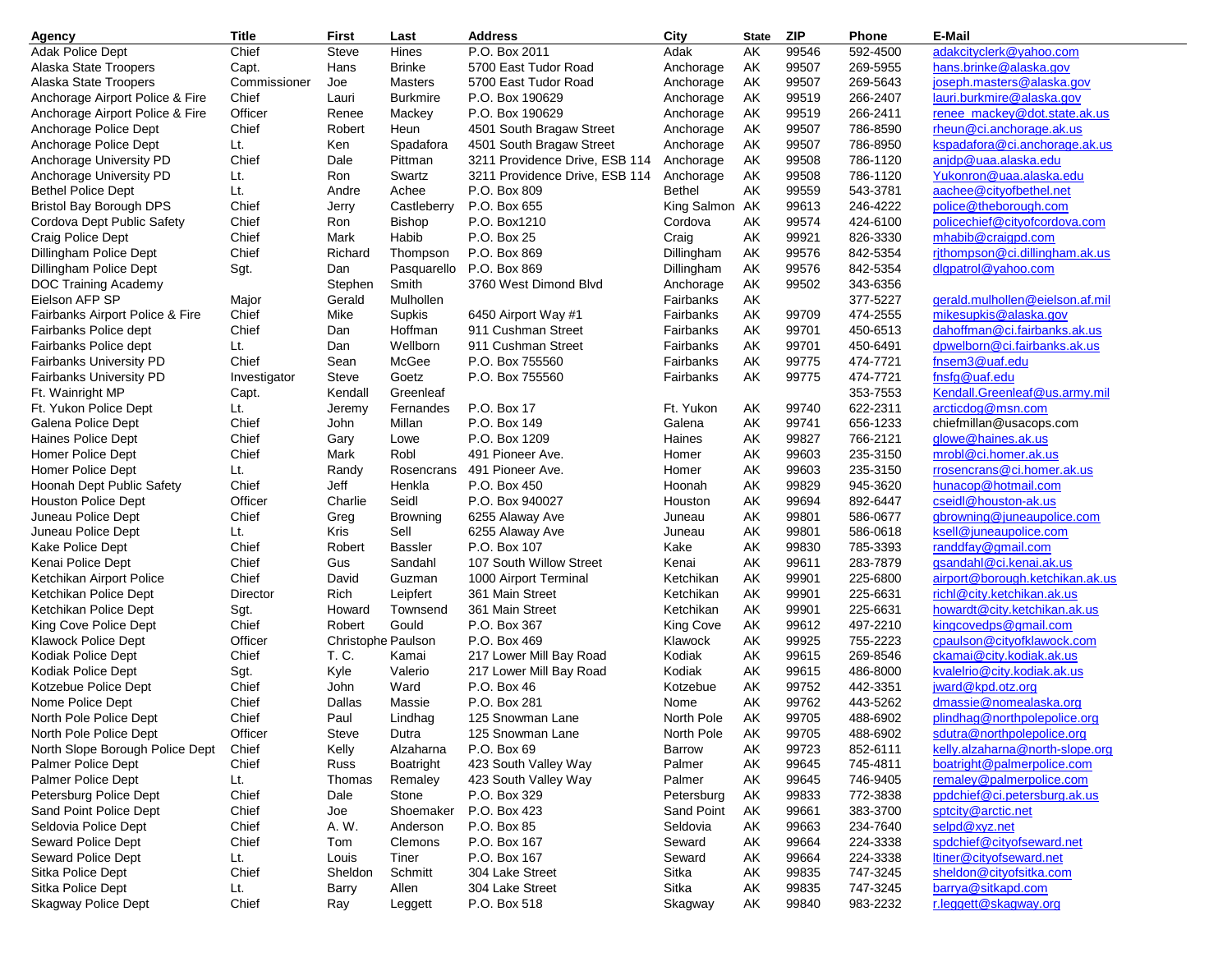| Agency                             | Title    | First              | Last      | <b>Address</b>           | City       | <b>State</b> | <b>ZIP</b> | <b>Phone</b> | E-Mail                            |
|------------------------------------|----------|--------------------|-----------|--------------------------|------------|--------------|------------|--------------|-----------------------------------|
| Soldotna Police Dept               | Chief    | John               | Lucking   | 44510 Sterling Highway   | Soldotna   | AK           | 99669      | 262-4455     | johnlucking@ci.soldotna.com       |
| Soldotna Police Dept               | Sgt.     | Robert             | Quelland  | 44510 Sterling Highway   | Soldotna   | AK           | 99669      | 262-4455     | rquelland@ci.soldotna.com         |
| St. Paul Dept Public Safety        | Director | Gerald             | Meece     | P.O. Box 901             | St. Paul   | AK           | 99660      | 546-3130     | fmeece52@hotmail.com              |
| Tanana Dept Public Safety          | Chief    | Christophe Farmier |           | P.O. Box 189             | Tanana     | AK           | 99777      | 366-7158     | farmier@yukontel.net              |
| <b>Togiak Police Dept</b>          | Chief    | Aaron              | Parker    | P.O. Box 47              | Togiak     | AK           | 99678      | 493-5212     | cityoftog@unicom-alaska.com       |
| Unalakleet Dept Public Safety      | Chief    | Henry              | Ivanoff   | P.O. Box 204             | Unalakleet | AK           | 99684      | 624-3008     | hivanoff@vahoo.com                |
| Unalaska Dept Public Safety        | Director | Bob                | Beasley   | P.O. Box 610             | Unalaska   | AK           | 99685      | 581-1233     | bbeasley@ci.unalaska.ak.us        |
| Unalaska Dept Public Safety        | Sgt.     | Jennifer           | Shockley  | P.O. Box 610             | Unalaska   | AK           | 99685      | 262-4455     | jshockley@ci.unalaska.ak.us       |
| Valdez Police Dept                 | Chief    | Bill               | Comer     | P.O. Box 307             | Valdez     | AK           | 99686      | 835-3734     | bcomer@ci.valdez.ak.us            |
| Wasilla Police Dept                | Chief    | Don                | Savage    | 290 East Hearning Ave.   | Wasilla    | AK           | 99654      | 352-5402     | dsavage@ci.wasilla.ak.us          |
| Wasilla Police Dept                | Officer  | Jentry             | Crain     | 290 East Hearning Ave.   | Wasilla    | AK           | 99654      | 352-5418     | jcrain@ci.wasilla.ak.us           |
| <b>Whittier Dept Public Safety</b> | Chief    | David              | Sexton    | P.O. Box 687             | Whittier   | AK           | 99693      | 945-8250     | dps@whittieralaska.gov            |
| Wrangell Police Dept               | Chief    | Doug               | McCloskey | P.O. Box 531             | Wrangell   | AK           | 99929      | 874-3304     | wpdchief@aptalaska.net            |
| <b>Yakutat Police Dept</b>         | Chief    | John               | Nichols   | P.O. Box 110             | Yakutat    | AK           | 99689      | 784-3391     | jnichols@starband.net             |
| NHTSA-Region X                     | Director | John               | Moffit    | 915 Second Ave. Ste 3140 | Seattle    | <b>WA</b>    | 98714      |              | 206-220-4648 john.moffit@dot.gov  |
| NHTSA-Region X                     | Liaison  | Shirley            | Wise      | 915 Second Ave. Ste 3140 | Seattle    | <b>WA</b>    | 98714      |              | 206-220-7644 shirley.wise@dot.gov |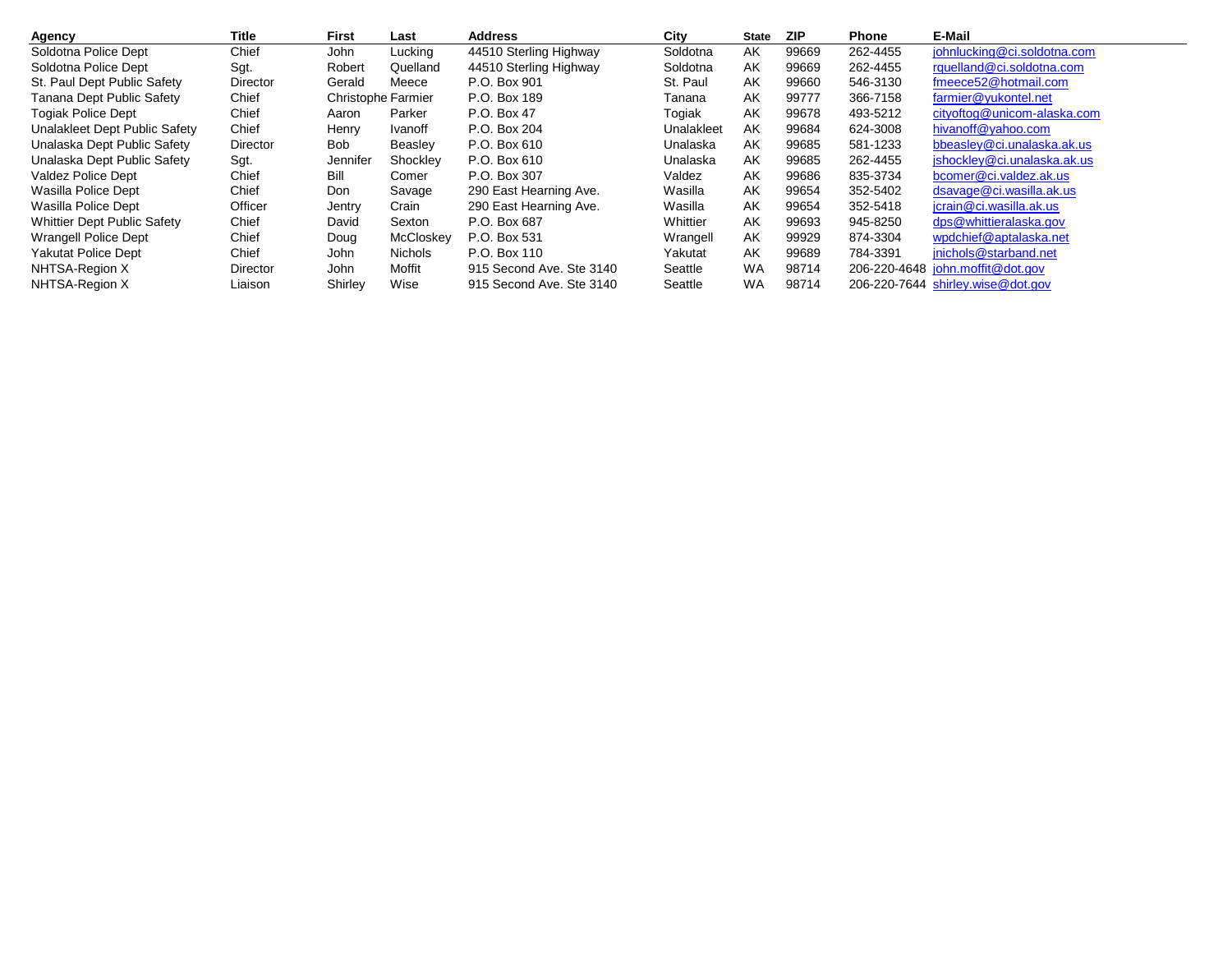